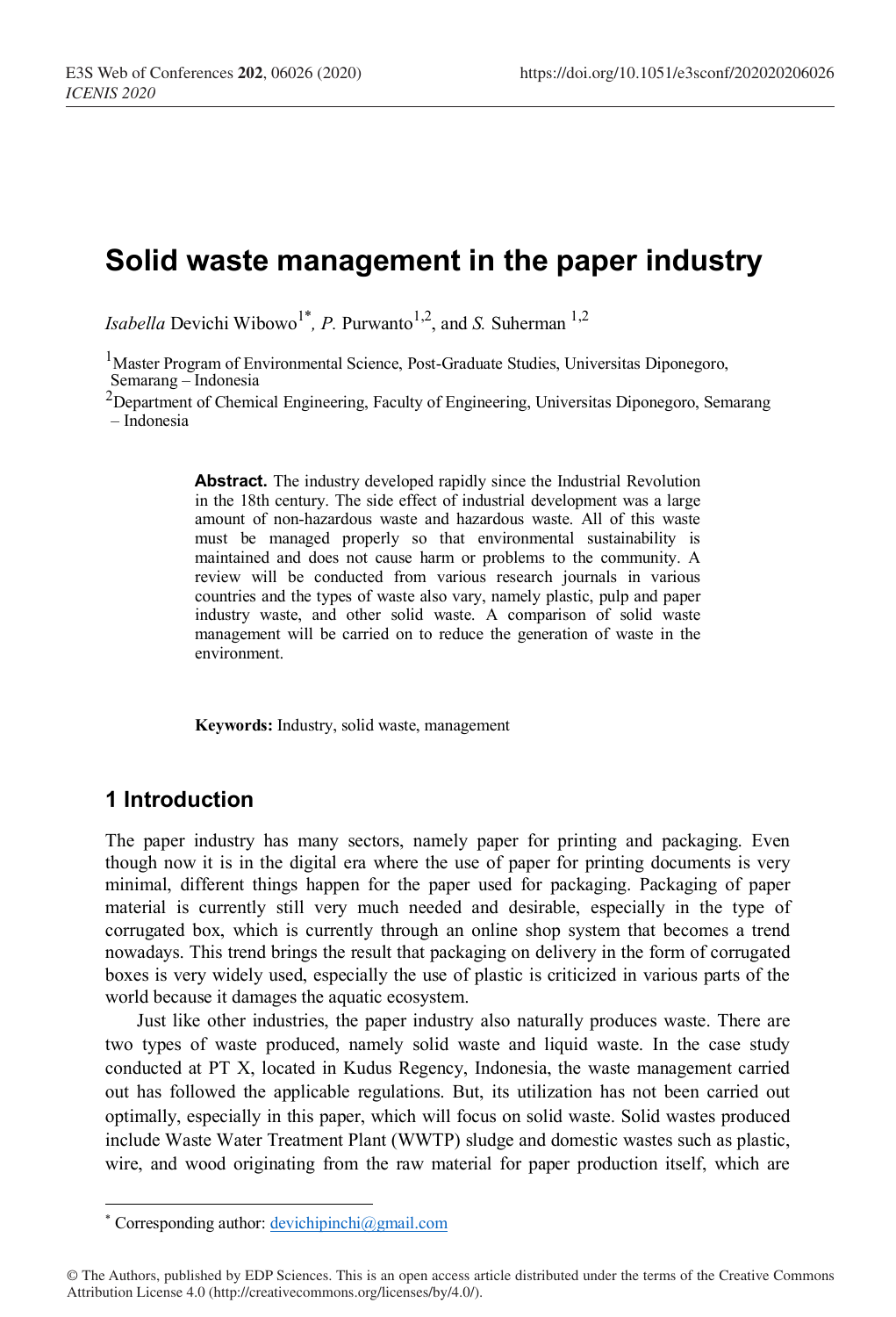waste paper. The WWTP sludge recycled into a chip/chipboard and resold, while domestic waste is disposed of in the landfill. Therefore, it will be sought for solid waste management from several journals in various countries to be input for optimal waste management in the industry to make better waste management for PT X.

## **2 Solid waste management**

#### **2.1 Pulp and paper waste treatment**

Waste paper in paper mills will always be reused because it benefits the environment and the economy. For the environment, waste paper is not just thrown away and pollutes the environment. For the economy, waste paper can reduce costs incurred for raw materials, because the waste paper is reused in the paper machine as raw material. Based on the study results, the use of pulp as raw materials greatly contributes the impact to the environment and provides global warming potential (GWP), acidification potential (AP), and eutrophication potential (EP) in papermaking. Therefore, scenarios with recovered fiber as raw material are considered suitable alternatives for implementation in the process, when it compared to scenarios that use virgin fiber. This is indicated by the environmental impact assessment of those two scenarios considered by expressing positive values that emphasize negative impacts on the environment. The difference between the environmental impacts of the proposed scenario lies in the complexity of the manufacturing process, the demand for resources and additives, the energy demand for the manufacturing process, and the transportation of materials to the factory. However, paper production using the used raw materials is adjusted according to the needed specifications, because it is different from the raw materials using virgin pulp [1, 2, 3, 4].

Waste management must pay attention to the potential of the management and development of raw materials for the growing paper industry. Waste paper that is used as a raw material in PT X has various types, so it is important to sort out the chemicals contained in each type of paper such as fillers, retention aids, adhesives, coatings, biocides, and synthetic binders. The chemical contained also affects the ability of the paper to be recycled. Raw materials that contain many chemicals are more difficult to be recycled in paper machines because the paper is indeed produced with additives according to their purpose to add strength to the paper. Not only chemicals, but fiber types in the waste paper also affect their ability to be recycled. Therefore, it requires an analysis of the characteristics of the types of fiber in the waste paper before used as raw materials in the paper mill [5, 6, 7, 8, 9].

Paper sludge can also be processed and reused as raw material for paper production by biological and chemical processing. The development of the system is by anaerobic digestion (AD), the idea of pulp and paper mill waste (P&P) to reduce the burden of pollution and biogas production, as a renewable energy source. Research on pulp and paper mill sludge has shown that chemical pre-treatment (e.g., Alkali) is an acceptable and costeffective way to increase AD from primary and secondary sludge when compared with other methods studied [10].

Besides recycling as raw material for paper production, another option for waste paper management is to change waste paper into other products, namely bio ethanol and bio plastics (poly-3-hydroxybutyrate), and secondary fuel production. These products have a better impact on the environment [11, 12, 13].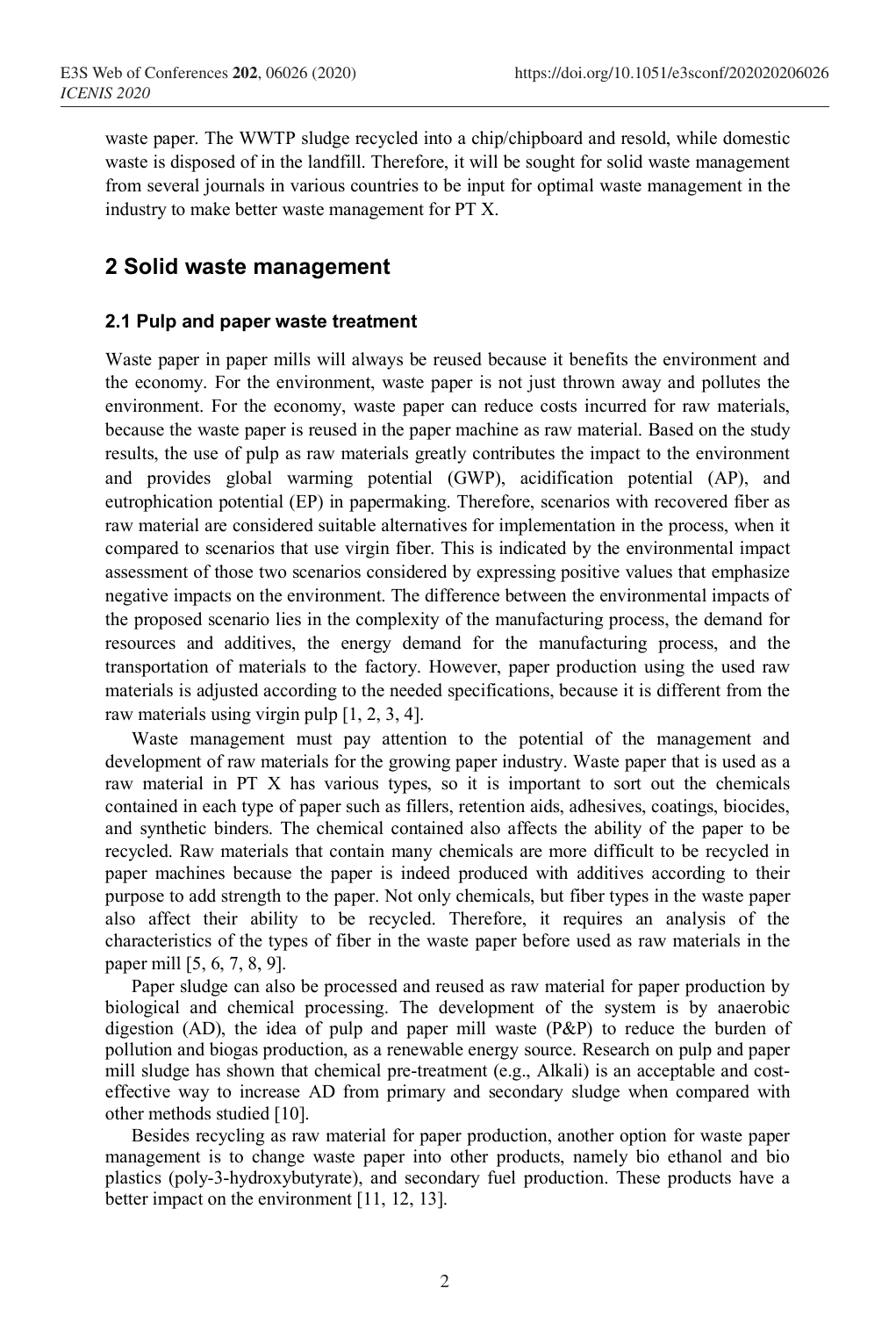One type of waste paper used as raw material for making paper is cardboard. The remaining used cardboard that not included in the paper machine is stacked and left alone because it will affect the quality of paper products if mixed with other raw materials. Therefore, there is a solution to utilize this cardboard waste for electricity generation. The efficient use of waste cartons can be realized through pyrolysis to obtain carbon and solid tar [14].

### **2.2 Plastic wastes**

Another waste generated from the paper production process is plastic waste. Plastic waste originates from the plastic content of the most widely used waste paper raw material at PT X. The raw materials that have the most plastic containing are supermix and carton box. Supermix is a mixture of various types of paper with many plastic contaminants. Due to previous use, the carton box contains plastic tape or duct tape which is still attached, causing it to become a plastic contaminant. The amount of plastic waste produced at PT X is not just a little. It can be about 3 tons of plastic waste per day discharged to the landfill. Landfill should be the last option in processing industrial waste. Preferably, before land filling, plastic waste can be used first. PT X has been trying to use plastic waste turned into pellets for reprocessing into kerosene or diesel fuel. However, the utilization has not been successful because the characteristics of different types of plastic affect the melting point so that it cannot use simultaneously [15, 16, 17].

### **2.3 Printing wastes**

Paper raw materials originating from the printing industry such as duplex carton and art paper types have the potential to have high chemical content. The chemicals contained in paper from the printing industry are inks and solvents, which contain heavy metals in them. If the raw material containing these chemicals is used for food-grade paper raw materials, the chemical content can move to that food. Therefore, in the production process at PT X, this type of raw material is not used for paper production with food-grade certification, but paper production for packaging paper [18, 19, 20].

# **3 Waste management of paper industry in Indonesia**

### **3.1 Current status**

It could be said that the management of waste management in the paper industry is done quite well. The paper industry has realized the importance of preserving the environment by managing waste by implementing an ISO 14001 waste management system (SML). Also, several industries have implemented a Company Performance Rating Assessment Program in Environmental Management (PROPER) initiated by the Ministry of Environment of the Republic of Indonesia. With the implementation of the system, it is expected that the industry, especially the paper industry in Indonesia, it is better at managing waste from the inside first before finally being discharged into the environment, of course, with environmental standards that have been applied. One of the waste management that has been implemented is by processing rejects or pulp from paper machines that are processed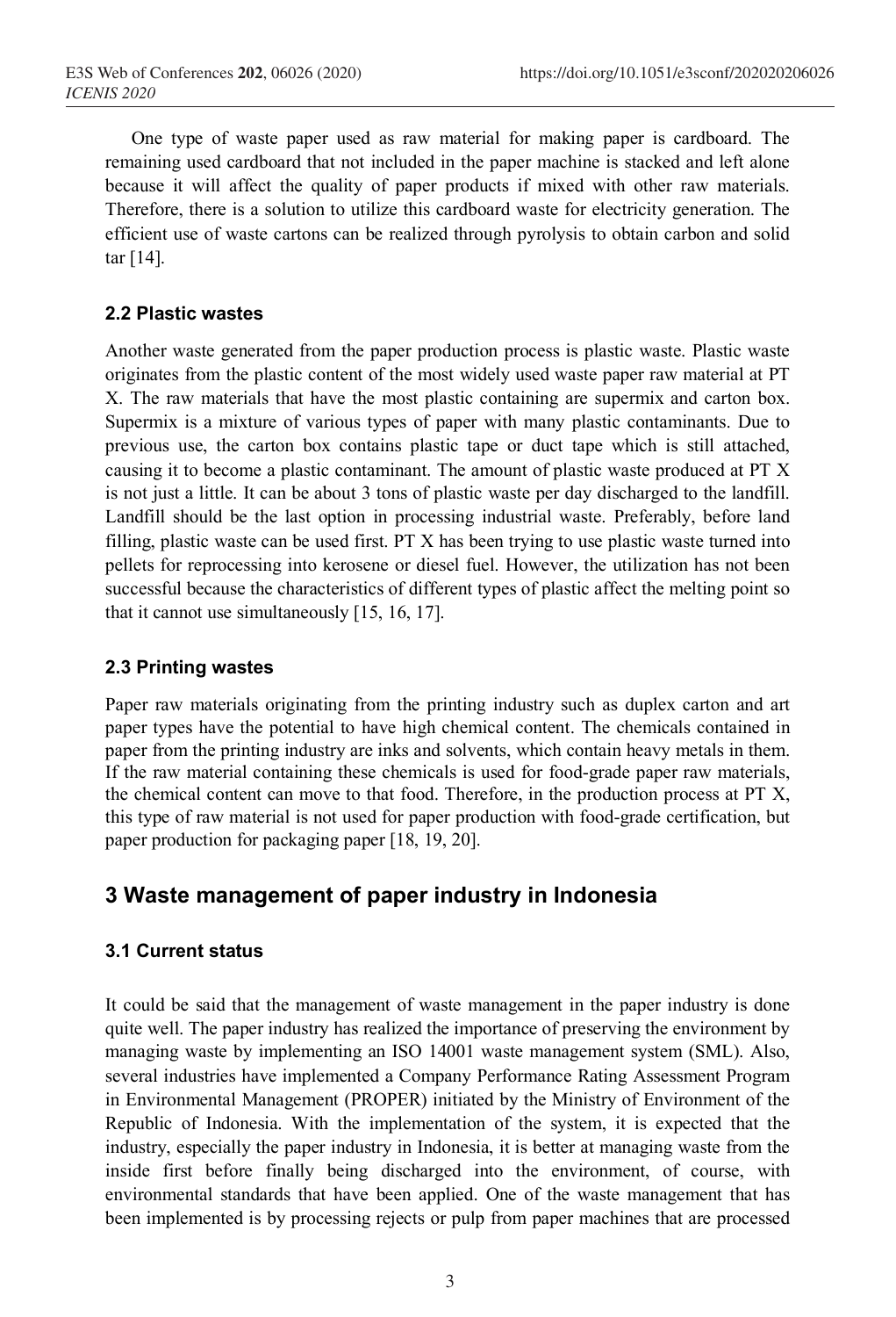at WWTP and produce solid waste and liquid waste. Especially at PT X, there is a step before the reject is processed at WWTP, which processes the reject in dissolved air flotation (DAF). DAF is the process for the paper slurry to split the sludge and the water that can be used in paper machines again.

### **3.2 Improvement**

As industrial technology continues to develop, waste management in the paper industry in Indonesia is also developing. There is a study to conduct an industry-based sustainable economic circular approach 4.0. Research is based on case studies of waste management in several regions in Indonesia, namely Jakarta, Magelang, Semarang, and Yogyakarta. From these studies, it is known that the management of waste management in the city has experienced various improvements. In Semarang, namely in the Jatibarang Landfill as the centre of the Semarang City waste disposal area, the waste is processed into methane gas and distributed to the community as cooking gas. The waste flow starts from collecting garbage at the community level, then sent to the TPS using community vehicles, and finally sent to the landfill by environmental agent trucks. In Magelang, waste treatment technology is applied by composting, leachate treatment, and landfill gas collection. It's just that the application is hindered by the limitations of technology, human resources, and financial support to provide appropriate processing technology. In Yogyakarta, waste is generated from urban areas, hospitals, hotels, and tourism. There is also a cow farm in the waste area, which is dangerous to health if consumed. Waste continues to accumulate in the Yogyakarta landfill, and no treatment has been carried out by the local government. In another case in Jakarta, the waste treatment here has been carried out well. The landfill area has been made with a simple water treatment installation (IPAS) technology, composting, and an integrated treatment site in Bantar Gebang.

The application of industry-based smart waste management is expected to be able to make the management of equitable distribution in Indonesia better and integrated using Information and Communication Technology (ICT).

In a study in Pati Regency, precisely in the Sukoharjo landfill, and from the results of the study obtained the calculation that in 2022 this landfill will be full. Therefore, in the area, the Reduce, Reuse, Recycle (3R) process was carried out through the process of composting and recycling inorganic waste to reduce the waste generation in the landfill. Of course, it can work as expected if there is good cooperation from various walks of life to implement this system in all Pati District areas.

The progress of good waste management must be accompanied by high commitment at all levels of society and government on an ongoing basis, as well as being regularly evaluated so that expectations can be achieved for a healthier environment for sustainable development [21, 22]

# **4 Conclusions**

Waste management in PT X has been carried out well with the implementation of ISO 14001 environmental management systems and PROPER that is audited annually (surveillance).

However, there are still several wastes whose management has not yet been maximized, even though it has the potential to be utilized. The many alternatives waste management can be input and choice to develop waste management in PT X. Of course, the method to be chosen is adjusted to the conditions at PT X itself.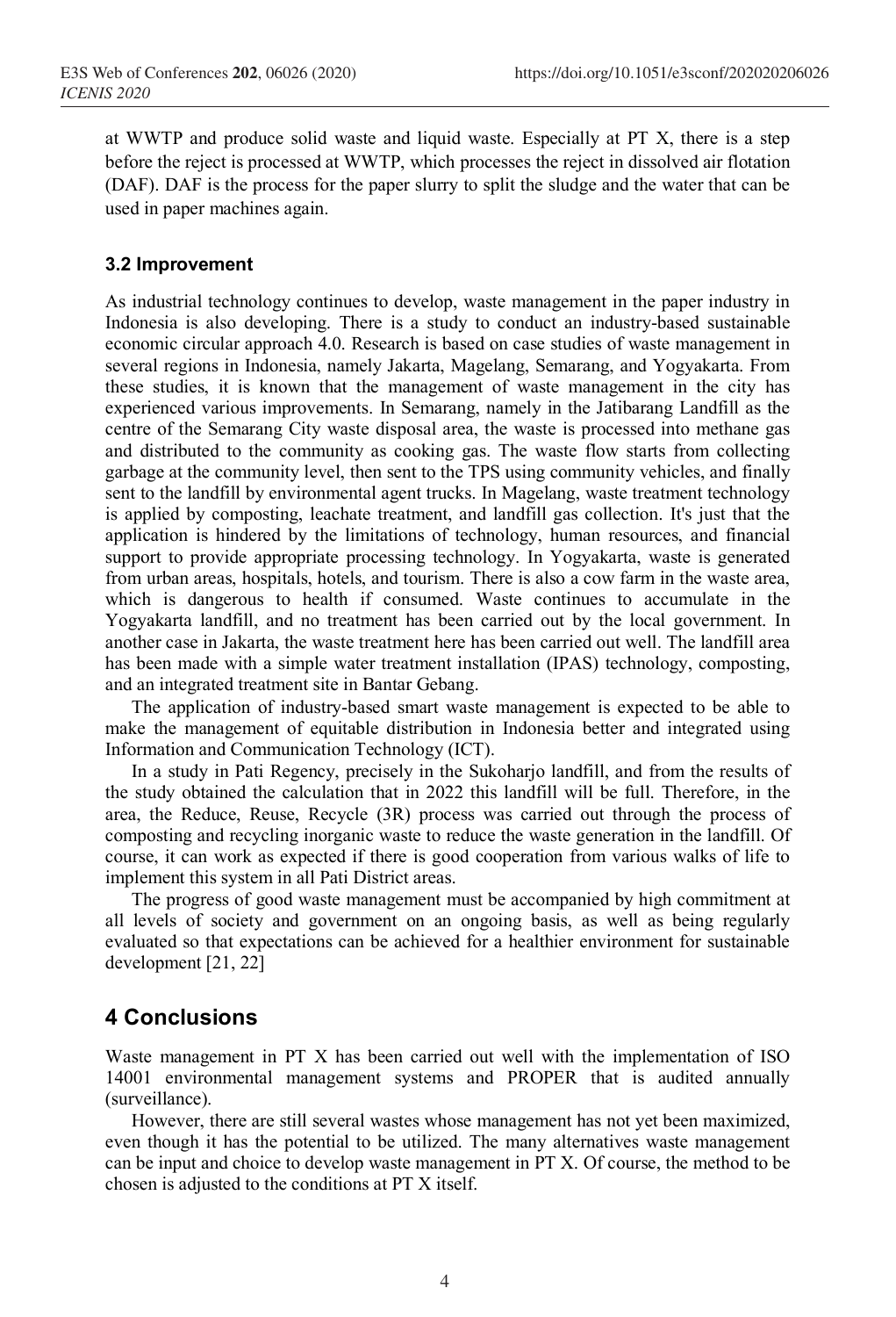The thing to note is to observe the characteristics of the waste generated at PT X so that the processing is carried out by these characteristics. The potential that can be done is by processing plastic waste into a product that can be used for other purposes and developing treatment in WWTP with composting technology. There are still many development ideas about processing that can be applied, not limited to this article.

### **References**

- 1. W. M. Cheung, V. Pachisia, *Facilitating waste paper recycling and repurposing via cost modelling of machine failure, labour availability and waste quantity,* Resources, Conservation and Recycling, Volume **101**, August 2015, Pages 34-41, Newcastle upon Tyne, UK (2015)
- 2. M. Sun, Y. Wangb L. Shia, J. J. Klemeš, *Uncovering energy use, carbon emissions and environmental burdens of pulp and paper industry: A systematic review and metaanalysis,* Renewable and Sustainable Energy Reviews, Volume **92**, September 2018, Pages 823-833, China (2018)
- 3. C. Ghinea, M. Petraru1, I. M. Simion, D Sobariu, H. T. A Bressers, M. Gavrilescu, *Life cycle assessment of waste management and recycled paper systems,* Environmental Engineering and Management Journal, August 2014, Vol.**13**, No. 8, 2073-2085, Romania (2014)
- 4. S. Bousios, E. Worrell, *Towards a Multiple Input-Multiple Output paper mill: Opportunities for alternative raw materials and sidestream valorisation in the paper and board industry,* Resources, Conservation and Recycling, Volume **125**, October 2017, Pages 218-232, The Netherlands (2017)
- 5. E. Sevigne-Itoiz, C. M. Gasol, J. Rieradevall, X. Gabarrell, *Methodology of supporting decision-making of waste management with material flow analysis (MFA) and consequential life cycle assessment (CLCA): case study of waste paper recycling,*  Journal of Cleaner Production, Volume **105**, 15 October 2015, Pages 253-262, Spain (2015)
- 6. S. van Ewijk, J. Y. Park, M. R. Chertow, *Quantifying the system-wide recovery potential of waste in the global paper life cycle,* Resources, Conservation and Recycling, Volume **134**, July 2018, Pages 48-60 (2018)
- 7. B. Geueke, K. Groh, J. Muncke, *Food packaging in the circular economy: Overview of chemical safety aspects for commonly used materials,* Journal of Cleaner Production, Volume **193**, 20 August 2018, Pages 491-505, Zurich, Switzerland (2018)
- 8. K. Pivnenko, M.E. Olsson, R. Götze, E. Eriksson, T.F. Astrup, *Quantification of chemical contaminants in the paper and board fractions of municipal solid waste,* Waste Management, Volume **51**, May 2016, Pages 43-54, Lyngby, Denmark (2016)
- 9. S. Liang, T. Zhang, Y. Xu, *Comparisons of four categories of waste recycling in*

*China's paper industry based on physical input–output life-cycle assessment model,* Waste Management, Volume **32**, Issue 3, March 2012, Pages 603-612, Beijing, China (2012)

10. M. Kamali, T. Gameiro, M. E. V. Costa, I. Capela, *Anaerobic digestion of pulp and paper mill wastes – An overview of the developments and improvement opportunities,*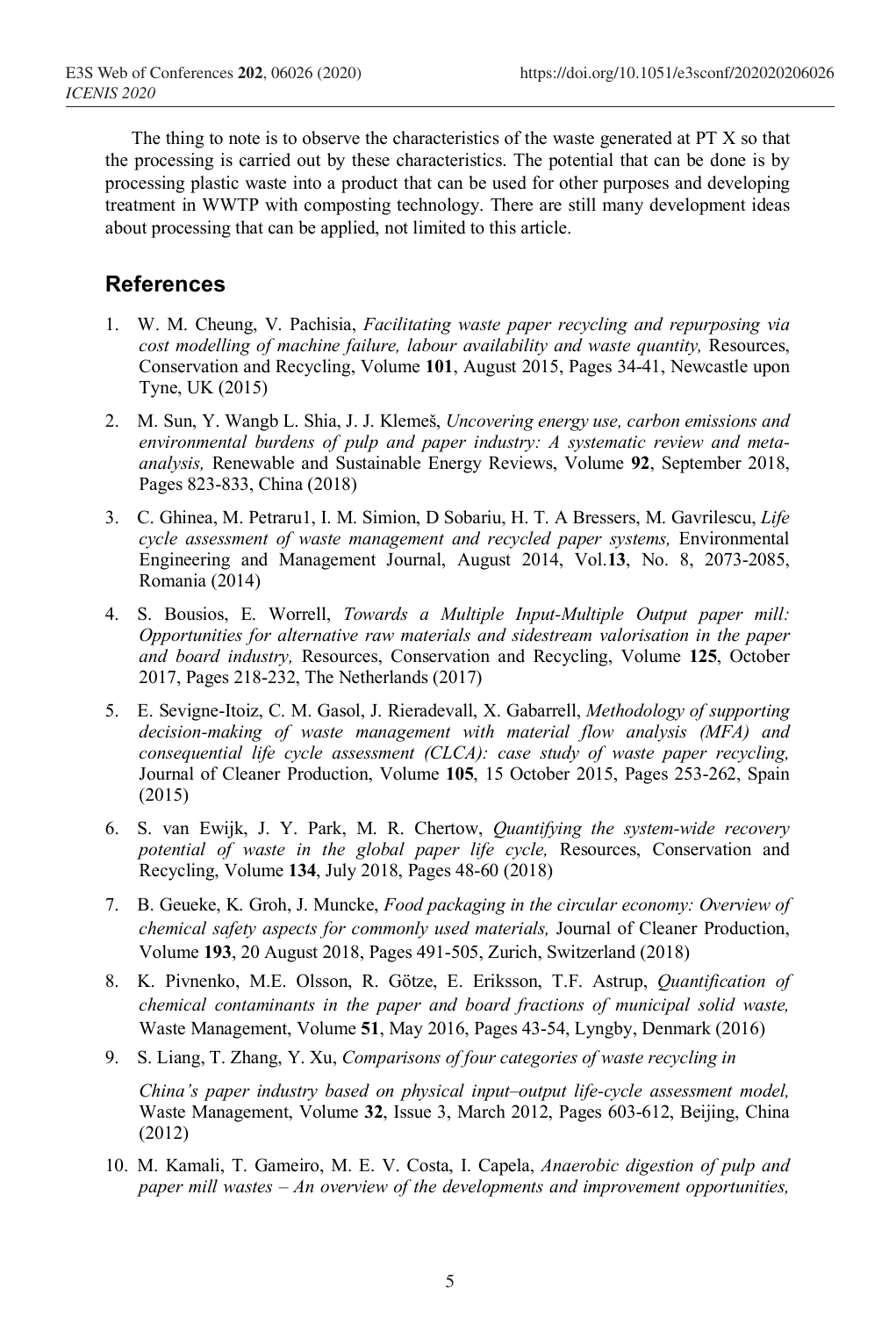Chemical Engineering Journal Volume **298**, 15 August 2016, Pages 162-182, Aveiro, Portugal (2016)

- 11. H. Al-Battashi, N. Annamalai, S. Al-Kindi, A. S. Nair, S. Al-Bahry, J. P. Verma, N. Sivakumar, *Production of bioplastic (poly-3-hydroxybutyrate) using waste paper as a feedstock: Optimization of enzymatic hydrolysis and fermentation employing Burkholderia sacchari,* Journal of Cleaner Production, Volume **214**, 20 March 2019, Pages 236-247 (2019)
- 12. J. A. Rivera, V. P. López, R. R. Casado, J. S. Hervás, *Thermal degradation of paper industry wastes from a recovered paper mill using TGA. Characterization and gasification test,* Waste Management, Volume **47**, Part B, January 2016, Pages 225- 235, Spain (2016)
- 13. L. Wang, R. Templer, R. J. Murphy, *A Life Cycle Assessment (LCA) comparison of three management options for waste papers: Bioethanol production, recycling and incineration with energy recovery,* Bioresource Technology Volume **120**, Pages 89-98, September 2012, London , UK (2012)
- 14. C. Wang, Z. Lü, J. Li, Z. Cao, B. Wei, H. Li, M. Shang, C. Su, *Efficient use of waste carton for power generation, tar and fertilizer through direct carbon solid oxide fuel cell,* Renewable Energy, Volume **158**, October 2020, Pages 410-420, PR China (2020)
- 15. P. M. Coelho, B. Corona, R. ten Kloosterb, E. Worrella, *Sustainability of reusable packaging–Current situation and trends,* Resources, Conservation & Recycling: X, Volume **6**, May 2020, 100037, Netherlands (2020)
- 16. V. Rossi, N. Cleeve-Edwards, L. Lundquist, U. Schenker, C. Dubois, S. Humbert, O. Jolliet, *Life cycle assessment of end-of-life options for two biodegradable packaging materials: sound application of the European waste hierarchy,* Journal of Cleaner Production, Volume **86**, 1 January 2015, Pages 132-145, Lausanne, Switzerland (2015)
- 17. A. Nahman, *Extended producer responsibility for packaging waste in South Africa: Current approaches and lessons learned,* Resources, Conservation and Recycling, Volume **54**, Issue 3, January 2010, Pages 155-162, Stellenbosch, South Africa (2010)
- 18. L. C. Andrade, C. G. Míguez, M. C. T. Gómez, P. M. B. Bugallo, *Management strategy for hazardous waste from atomised SME: application to the printing industry,*  Journal of Cleaner Production, Volume **35**, November 2012, Pages 214-229, Santiago de Compostela, Spain (2012)
- 19. K. Jelena, M. Branislav, A. Dragan, M. Aleksandra, G. Selena, O. Ivana, K. Jelena, *Register of hazardous materials in printing industry as a tool for sustainable development management,* Renewable and Sustainable Energy Resources, Volume **16**, Issue 1, January 2012, Pages 660-667, Novi Sad, Serbia (2012)
- 20. K. Pivnenko, E. Eriksson, T. F. Astrup, *Waste paper for recycling: Overview and identification of potentially critical substances,* Waste Management, Volume **45**, November 2015, Pages 134-142, Lyngby, Denmark (2015)
- 21. Y. A. Fatimah, K. Govindan, , R. Murniningsih, A. Setiawan, *Industry 4.0 based sustainable circular economy approach for smart waste management system to achieve sustainable development goals: A case study of Indonesia,* Journal of Cleaner Production, Volume **269**, October 2020, Indonesia (2020)